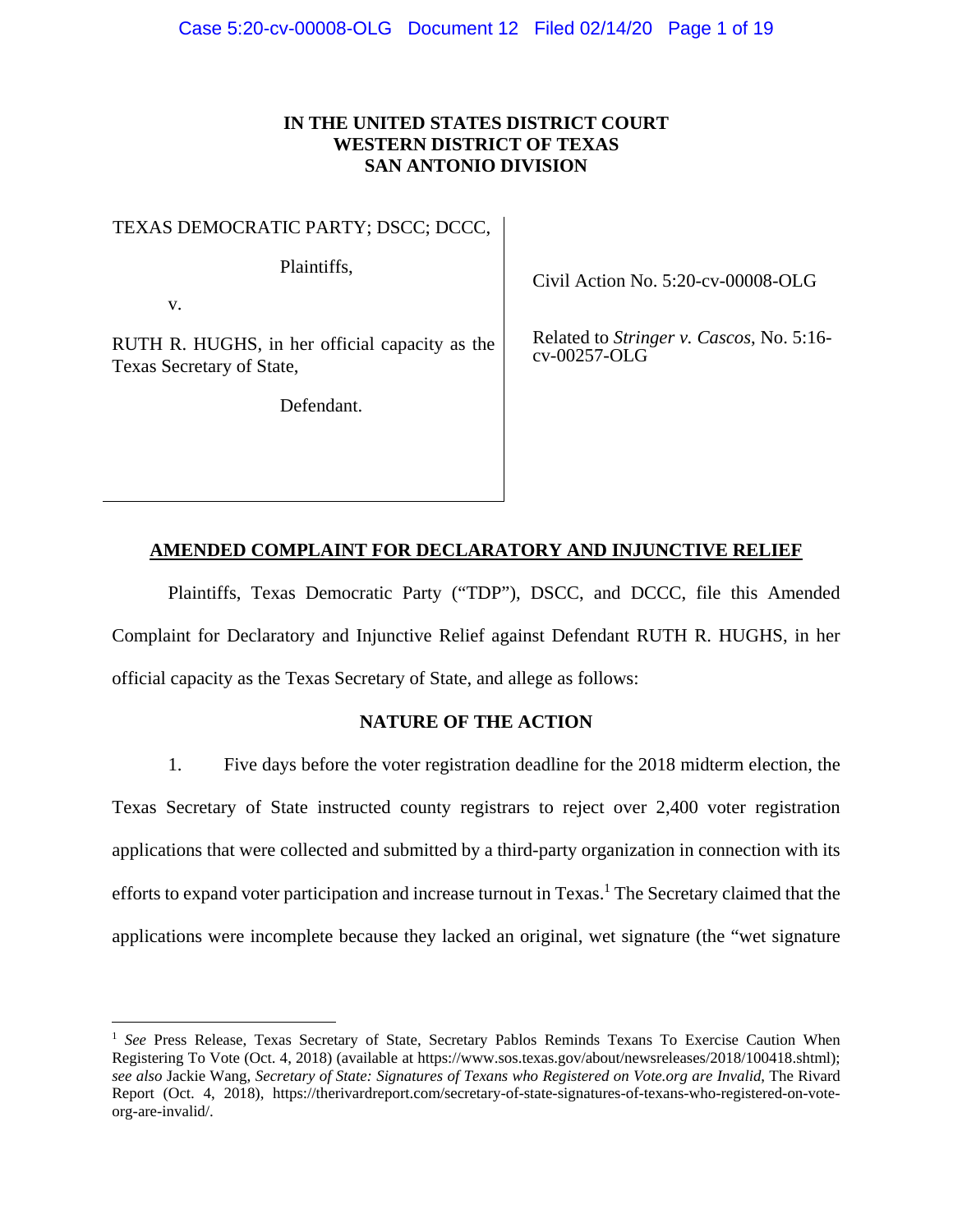#### Case 5:20-cv-00008-OLG Document 12 Filed 02/14/20 Page 2 of 19

rule"), despite the fact that Texas law makes no reference to wet signatures and permits voters to register by faxing, and then mailing, "a copy" of their voter registration application to their county registrar. TEX. ELEC. CODE §§ 13.002(a), 13.143(d-2). Consistent with the Secretary's guidance, county registrars left thousands of Texas voters scrambling to register to vote before the midterm elections, and many were unable to do so.

2. The decision to reject these applications not only misapplies the Texas Election Code, but also contradicts the State's longstanding recognition that electronic signatures carry the force of law. *See, e.g.*, TEX. BUS. & COM. CODE § 322.007 ("If a law requires a record to be in writing, an electronic record satisfies the law."). In fact, the Secretary of State's Office already accepts electronic signatures on some voter registration applications submitted through state agencies. Voters who renew their licenses or change their addresses at the Texas Department of Public Safety ("DPS"), for instance, can enter their signatures on electronic keypads; these signatures are then stored electronically, which allows Texas DPS officials to piece together a voter registration application by combining personal information populated from the renewal or change of address forms, and the voter's signature from the electronic file. This information, once compiled, becomes the voter's registration application and is approved if the applicant meets the eligibility requirements.

3. The ability to complete and sign applications electronically significantly expands registration opportunities for many voters who may have limited access to mailing facilities or who otherwise need assistance to register. In providing such assistance, organizations like Plaintiffs can facilitate the transmission of electronically-signed applications to the county registrar, rather than collecting hand-signed copies from each individual voter, and as a result can reach many more voters throughout the State. The wet signature rule, however, imposes an

 $-2-$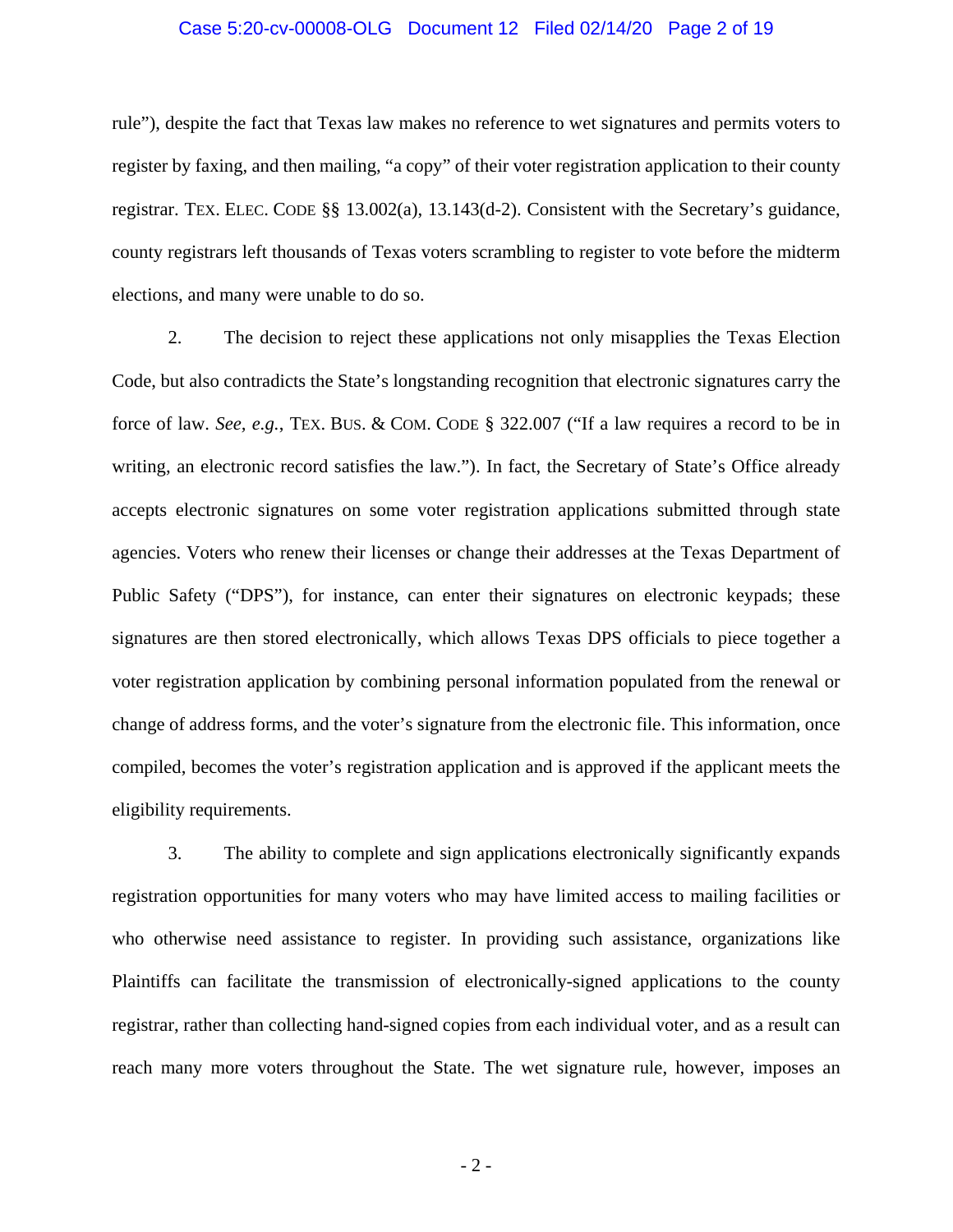#### Case 5:20-cv-00008-OLG Document 12 Filed 02/14/20 Page 3 of 19

arbitrary requirement that limits access to the franchise and forces organizations like Plaintiffs to expend additional resources in order to assist potential registrants in complying with antiquated, bureaucratic rules that serve no legitimate State interest. Thus, even if the wet signature rule had any basis in Texas law (though it does not), it violates the federal Constitution and the Civil Rights Act by selectively targeting and burdening private organizations' efforts to increase voter turnout, and imposing an arbitrary barrier to registration that has already denied many Texans the opportunity to vote for reasons entirely unrelated to their eligibility.

4. Absent an injunction, the wet signature rule will not only burden the right to vote, but it will also undermine Plaintiffs' missions by imposing additional costs on, and limiting the reach of, their voter registration programs. For these reasons, and those stated below, Plaintiffs request that the Court declare that the Secretary's wet signature rule violates the First and Fourteenth Amendments to the U.S. Constitution, Section 1971 of the Civil Rights Act of 1964, and the Texas Election Code; enjoin the Secretary from enforcing the wet signature rule; and instruct the Secretary to inform all county registrars that voter registration applications should not be rejected for lack of a wet signature.

#### **JURISDICTION AND VENUE**

5. Plaintiffs bring this action under 52 U.S.C. § 10101 and 42 U.S.C. §§ 1983 and 1988 to redress the deprivation, under color of state law, of rights secured by the Civil Rights Act and the United States Constitution. This Court has original jurisdiction over the subject matter of this action pursuant to 28 U.S.C. §§ 1331 and 1343 because the matters in controversy arise under the Constitution and laws of the United States. This Court has supplemental jurisdiction over the matters that arise under state law pursuant to 28 U.S.C. § 1367 because those matters are so related to claims in the action within the Court's original jurisdiction that they form part of the same case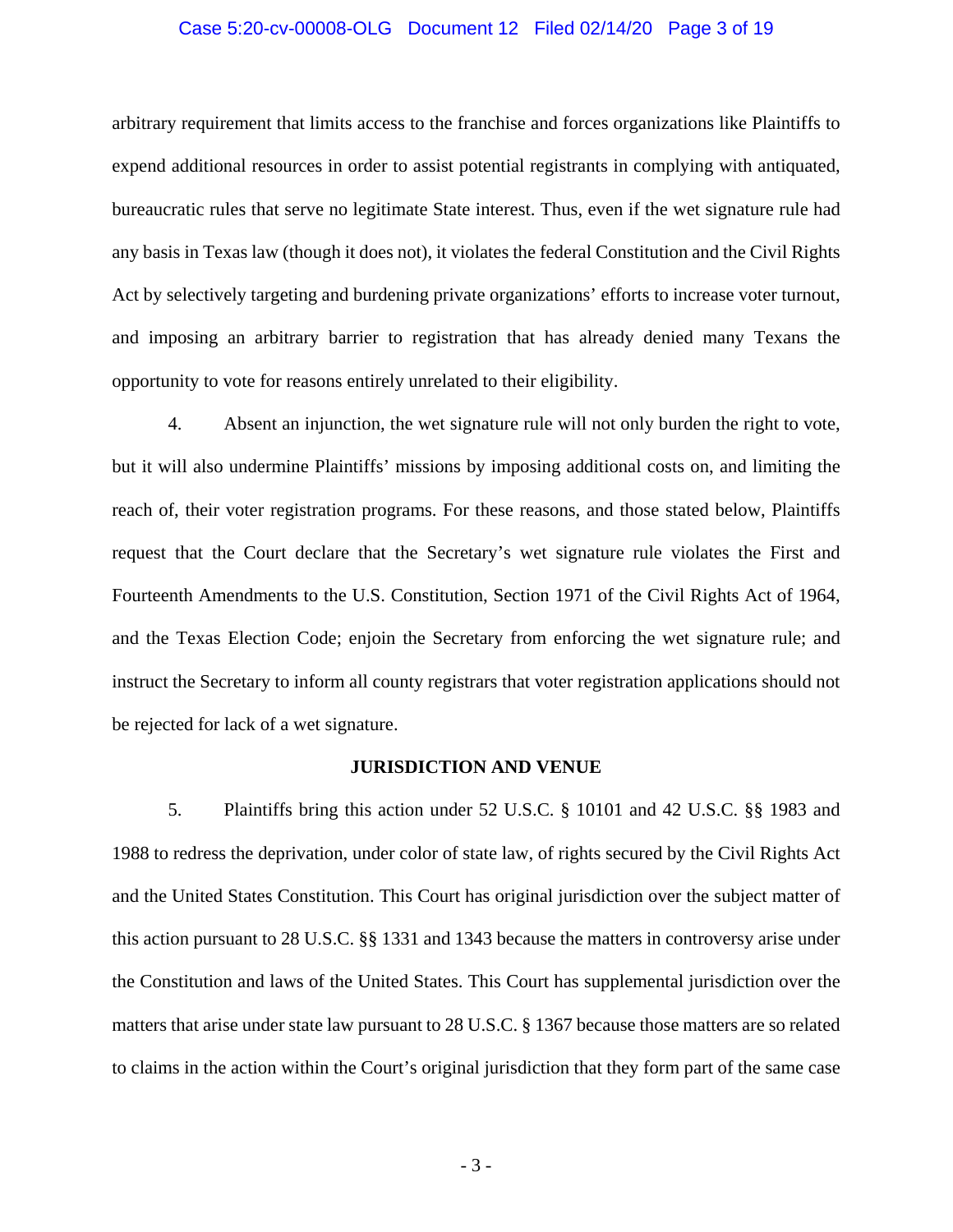#### Case 5:20-cv-00008-OLG Document 12 Filed 02/14/20 Page 4 of 19

or controversy. This Court has personal jurisdiction over the Defendant who is sued in her official capacity only.

6. Venue is proper in the U.S. District Court for the Western District of Texas pursuant to 28 U.S.C. § 1391(b)(2) because a substantial part of the events that gave rise to Plaintiffs' claim occurred there.

7. This Court has the authority to enter a declaratory judgment pursuant to 28 U.S.C. §§ 2201 and 2202.

#### **PARTIES**

8. Plaintiff Texas Democratic Party ("TDP") is the statewide organization representing Democratic candidates and voters throughout the State of Texas within the meaning of section 171 of Texas's Election Code and all other applicable provisions of the election laws. TDP's purpose is to elect Democratic Party candidates to public office throughout Texas. To accomplish its purpose, TDP engages in vitally important activities, including supporting Democratic Party candidates in national, state, and local elections through fundraising and organizing; protecting the legal rights of voters; and ensuring that all voters have a meaningful opportunity to cast ballots in Texas. TDP has millions of members and constituents from across the State, including Texans who regularly support candidates affiliated with the Democratic Party, and will register to vote in upcoming elections. County election officials in Texas follow the Secretary's directives regarding election law, and her directives and opinions are enforceable.

9. In preparation for the 2020 elections, TDP has invested significant resources in voter engagement efforts with the goal of registering approximately 2,600,000 unregistered, eligible, Democratic voters. In support of this mission, TDP initiated a comprehensive organizing campaign that includes sending voter registration forms to new and unregistered Texas residents,

 $-4-$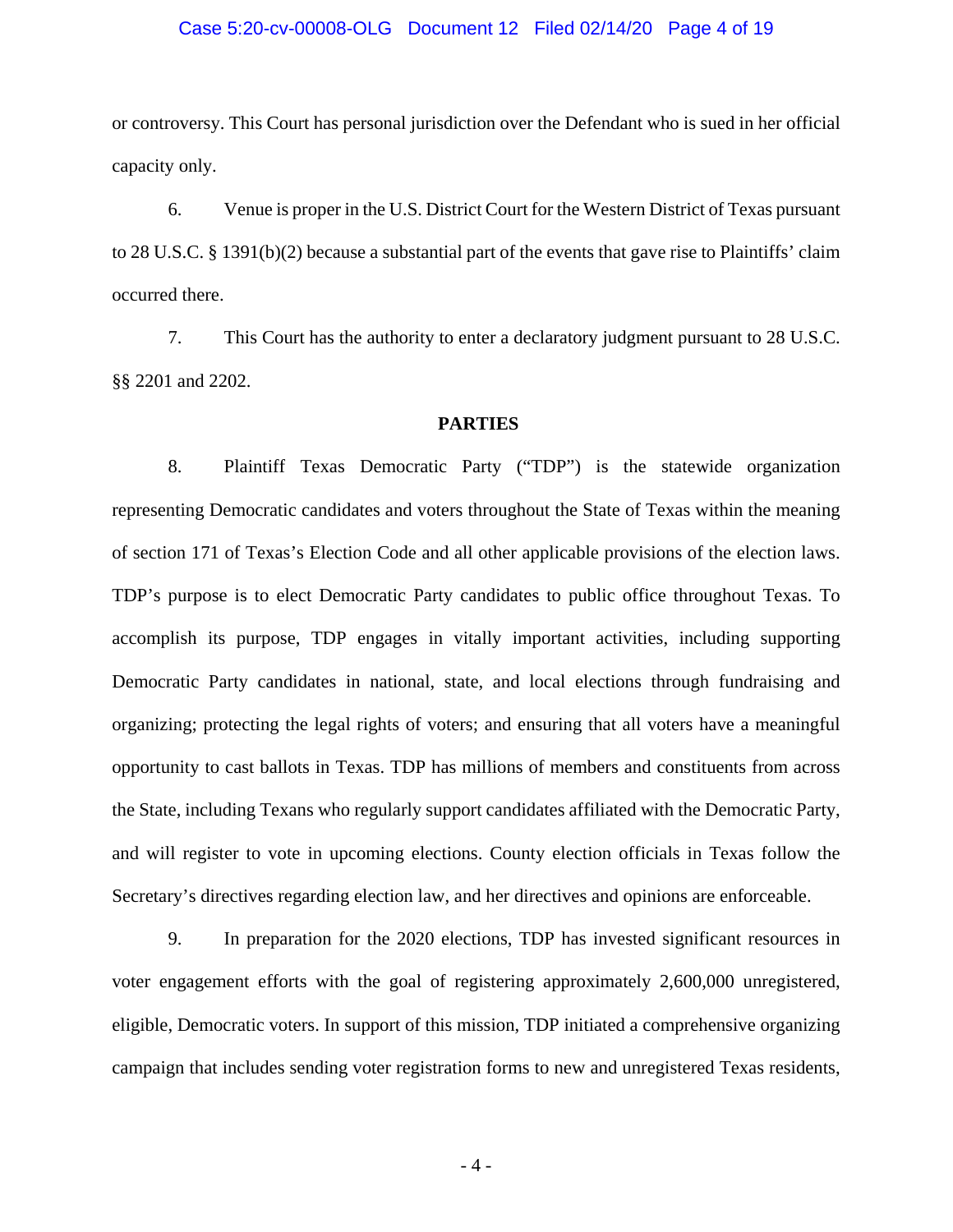#### Case 5:20-cv-00008-OLG Document 12 Filed 02/14/20 Page 5 of 19

following up with residents to encourage the completion and submission of voter registration forms, and partnering with organizations involved in high school and college campus organizing. TDP also relies on an online registration tool that allows voters to enter their application information and automatically populates their voter registration form. But because the wet signature rule prevents voters from signing their voter registration forms electronically or with an imaged signature, TDP must expend additional resources to ensure that voters receive and sign a hard copy of their completed applications, and, in many cases, deliver stamped, addressed envelopes which voters can use to mail their applications to their county registrars.

10. Defendant's conduct directly harms TDP by imposing burdens and costs that limit the effectiveness of its voter registration program and make it more difficult for TDP to reach its registration goals and accomplish its mission of electing Democrats in Texas. Because of the wet signature rule, TDP will be forced to expend more resources, and divert funds from other critical priorities, in order to assist voters in completing the registration process and increase turnout. For example, as part of its vigorous registration program, TDP will deploy 1000 field staff and canvassers across the State, mail unregistered eligible voters a voter registration card, chase voter registration forms sent to eligible voters, and work alongside other Democratic organizations to ensure that voters return their applications to county registrars, all to advance TDP's goal of largescale voter registration. The wet signature rule also burdens and violates the constitutional and statutory rights of TDP members and constituents who are required to register in order to vote in the upcoming 2020 elections, and some of whom have had their voter registration applications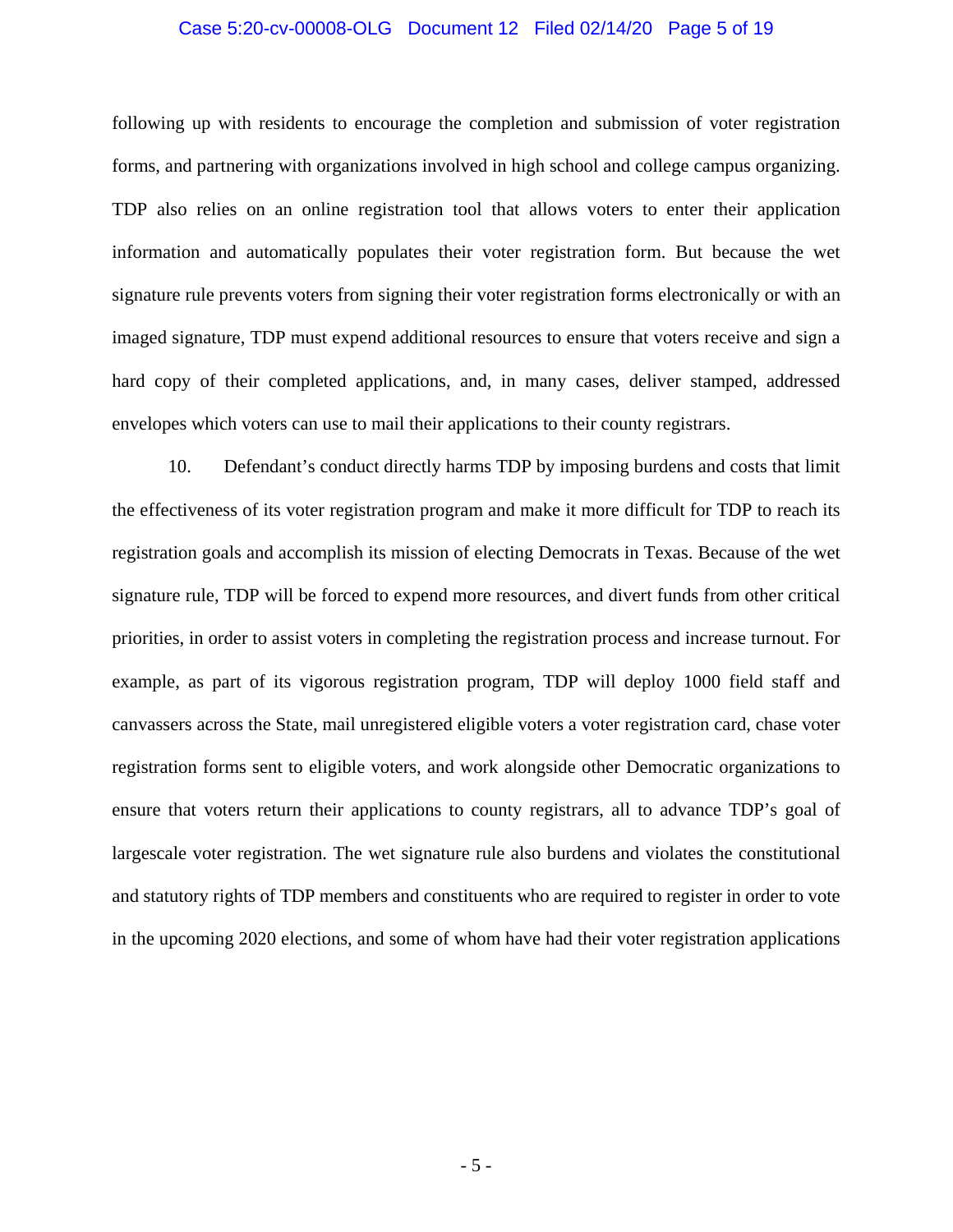#### Case 5:20-cv-00008-OLG Document 12 Filed 02/14/20 Page 6 of 19

with imaged signatures rejected, and must now incur the additional burden and expense of complying with the wet signature rule.

11. Plaintiff DSCC is the national senatorial committee of the Democratic Party, as defined by 52 U.S.C. § 30101(14), and its mission is to elect candidates of the Democratic Party to the United States Senate, including in Texas. DSCC works to accomplish its mission across the country and in Texas by, among other things, assisting state parties. In 2018, DSCC made contributions and expenditures in the tens of millions of dollars to persuade and mobilize voters to support Democratic Senate candidates. In 2020, DSCC expects to invest millions in support of the Democratic candidate selected as the nominee to run against Republican Senator John Cornyn. The Secretary's conduct directly harms DSCC by frustrating its mission of, and efforts in, electing the Democratic Party candidate to the U.S. Senate in Texas by suppressing the access of eligible Texas citizens to the franchise. DSCC is aware of Texas's unlawful restrictions on voter registration application signatures, and will have to expend and divert additional funds and resources to ensure that eligible citizens are registered to vote in order to support its mission, at the expense of its other voter persuasion activities in Texas, as well as its efforts in other states. The wet signature rule also harms DSCC's constituents who are required to register in order to vote in the upcoming 2020 elections, and some of whom have had their voter registration applications with imaged signatures rejected in the past, and must now incur the additional burden and expense of complying with the wet signature rule.

12. Plaintiff DCCC is the national congressional committee of the Democratic Party, as defined by 52 U.S.C. § 30101(14). DCCC's mission is to elect Democratic candidates to the U.S. House of Representatives from congressional districts across the United States, including from Texas's 36 congressional districts. In 2018, DCCC made contributions and expenditures in

 $-6-$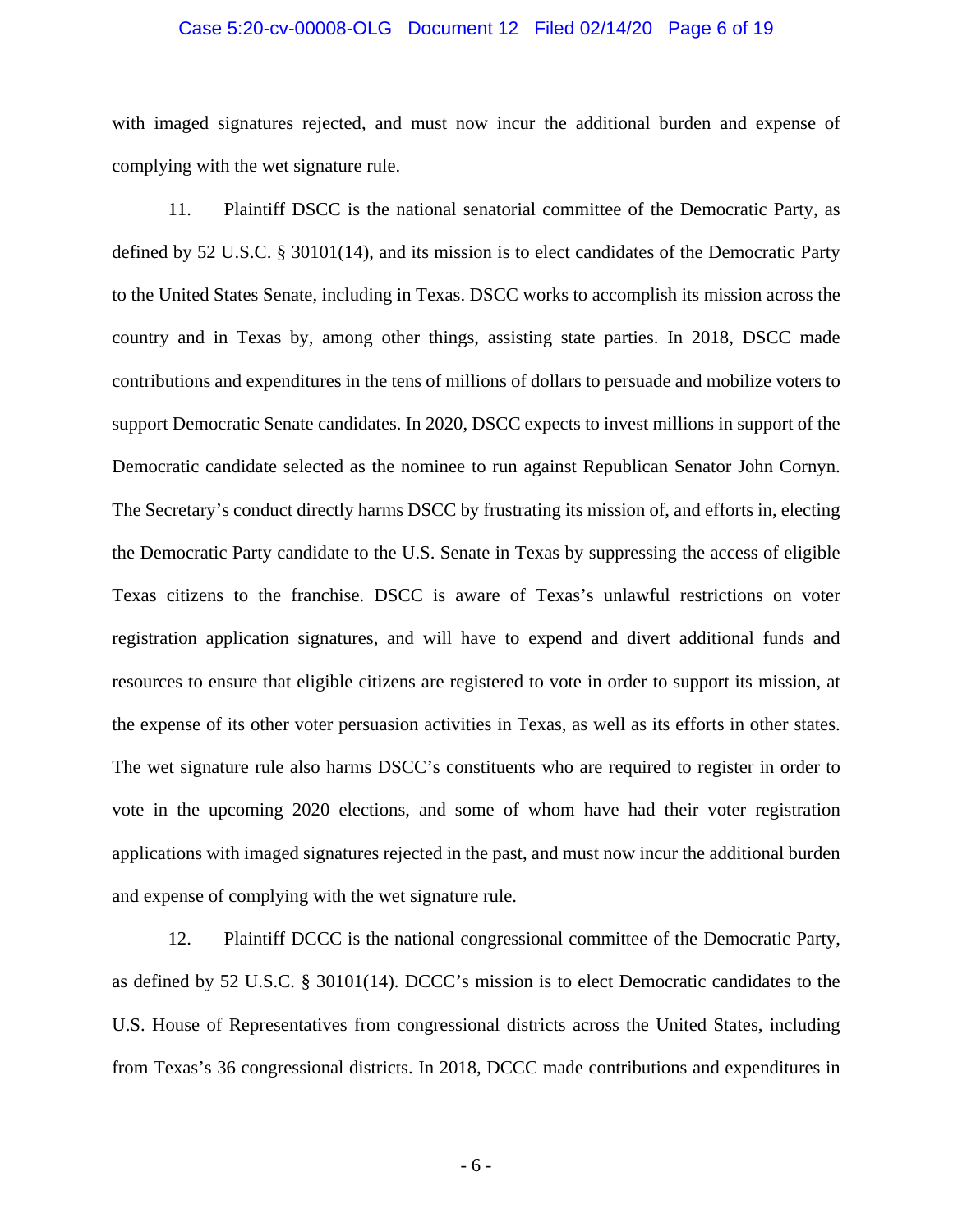#### Case 5:20-cv-00008-OLG Document 12 Filed 02/14/20 Page 7 of 19

the tens of millions of dollars to persuade and mobilize voters to support Democratic congressional candidates—several million dollars of which were spent in Texas. For 2020, DCCC has identified at least eight congressional districts in Texas (Congressional Districts 7, 10, 21, 22, 23, 24, 31, and 32) as targeted races, in which it will expend resources to support the Democratic candidate, including specifically through expenditures on voter registration efforts. Overall, in 2020, DCCC expects to make contributions and expenditures in the millions of dollars to persuade and mobilize voters to support Democratic candidates in congressional elections around the country, including in Texas.

13. In support of its mission, DCCC is currently engaged in a campaign to boost voter turnout, which includes a canvassing program to expand registration in Texas. To date, DCCC has spent over \$250,000 and has committed to spend over \$350,000 to increase voter registration among eligible Texans by, among other things, recruiting and training volunteer deputy registrars, collecting valid and completed voter registration applications, and submitting completed applications to the appropriate county registrars. In addition, DCCC recently engaged a consultant, at a cost of nearly \$400,000, to provide voter registration services in Texas Congressional District 23. And DCCC intends to participate in the "coordinated campaign," which is a collaboration between the national party and the TDP to elect Democrats up and down the ticket. In advance of the 2020 election, in connection with this "coordinated campaign," DCCC will need to give significant sums to the TDP to spend on its field program, which includes voter registration efforts. DCCC also relies on online tools, like IWillVote.com, to collect voter information to assist voters in completing registration applications. But Texas's wet signature rule limits the reach of DCCC's campaign: without the wet signature rule, DCCC would be able to print out and submit applications completed online and signed electronically, which would allow DCCC to facilitate the registration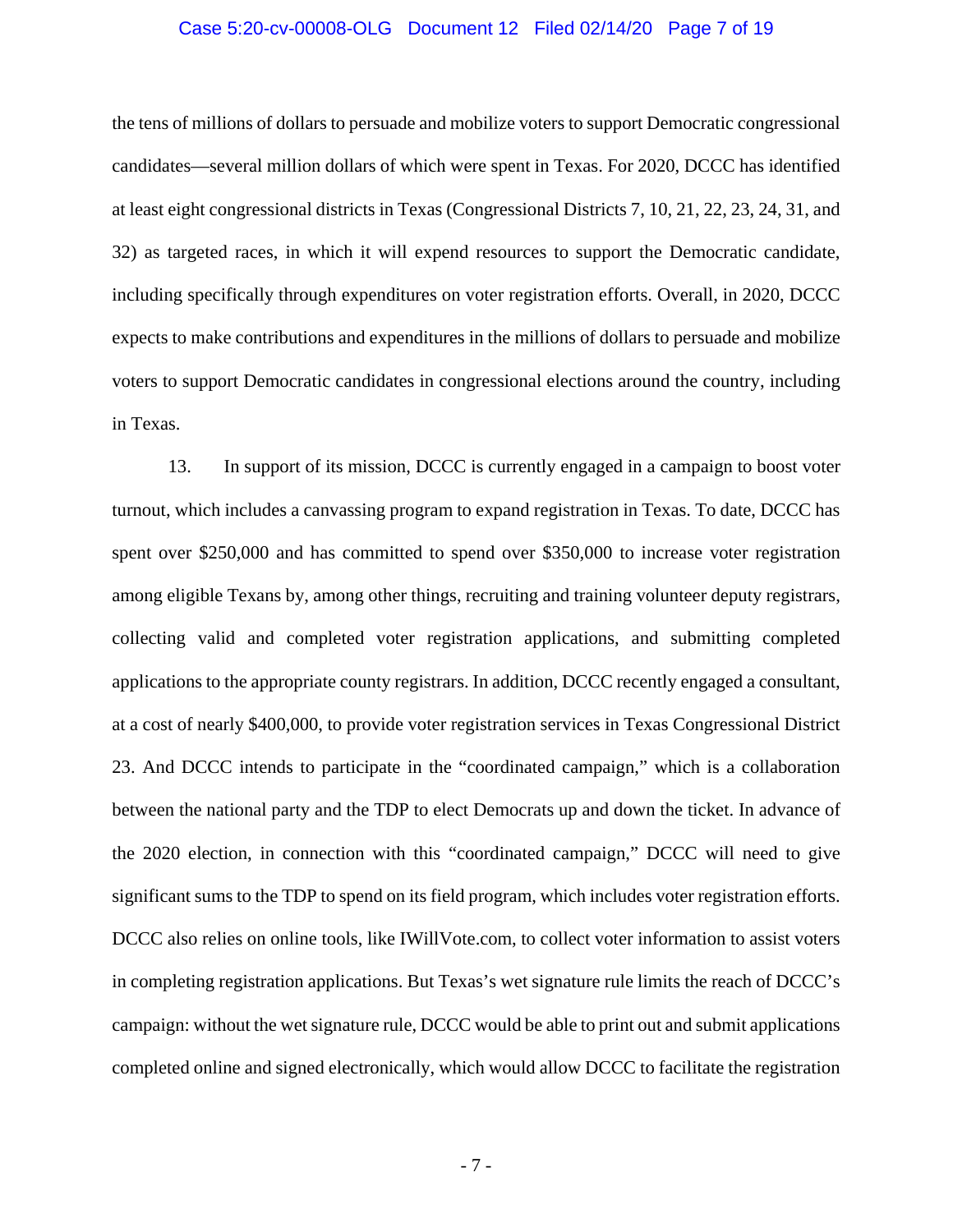#### Case 5:20-cv-00008-OLG Document 12 Filed 02/14/20 Page 8 of 19

of many more voters throughout the State. However, under the wet signature rule, DCCC and its partners will be required to collect and mail hand-signed application forms from voters, or assist voters in submitting the hand-signed forms directly to county registrars.

14. Defendant's conduct directly harms DCCC by limiting the effectiveness of its voter registration campaign and canvassing efforts and frustrates DCCC's efforts to elect Democratic Party candidates from Texas to the U.S. Congress. Because of the wet signature rule, DCCC will be forced to expend more resources, and divert funds from other critical priorities as well as its programs in other states, in order to accomplish its goal of significantly increasing voter registration and turnout in Texas. The wet signature rule also harms DCCC's constituents who are required to register in order to vote in the upcoming 2020 elections, and some of whom have had their voter registration applications with imaged signatures rejected in the past, and must now incur the additional burden and expense of complying with the wet signature rule.

15. Defendant, RUTH R. HUGHS, is the Secretary of State of Texas and is sued in her official capacity. She is Texas's chief election officer and is charged with administering the Texas Election Code. The Secretary is also charged with maintaining "uniformity in the application, operation, and interpretation of" the Texas Election Code. TEX. ELEC. CODE § 31.003. "In performing this duty, the Secretary shall prepare detailed and comprehensive written directives and instructions relating to and based on" the Election Code and "distribute these materials to the appropriate state and local authorities having duties in the administration of these laws." *Id*. The Secretary also assists and advises "all election authorities with regard to the application, operation, and interpretation of" the Texas Election Code, *id.* § 31.004(a), and is responsible for "implement[ing] and maintain[ing] a statewide computerized voter registration list that serves as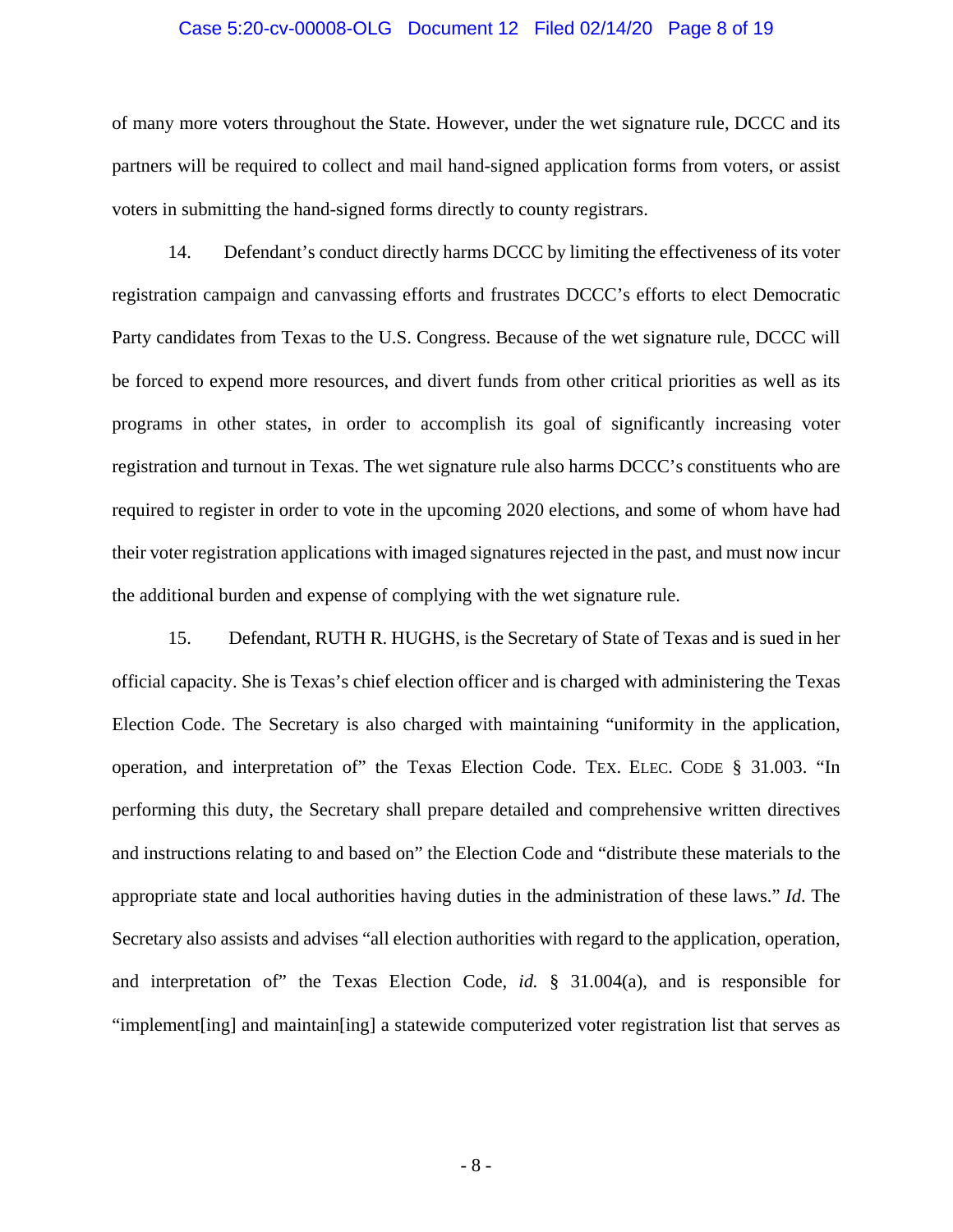#### Case 5:20-cv-00008-OLG Document 12 Filed 02/14/20 Page 9 of 19

the single system for storing and managing the official list of registered voters in the state." *Id.* § 18.061.

#### **GENERAL ALLEGATIONS**

16. Texas law provides several avenues through which eligible citizens may submit their voter registration applications to their county registrar: by personal delivery, by mail, or by fax. TEX. ELEC.CODE § 13.002(a). None of these options require a wet signature on the registration application. And although a voter who chooses to register by fax must also mail the application to their county registrar, Texas law requires only that they mail a "copy" of the application. *Id.*  § 13.143(d-2).

17. In 2018, an organization seeking to increase voter turnout in Texas deployed a smartphone application ("app") to assist voters in completing their registration forms, just as it had done successfully in Alaska, Colorado, District of Columbia, Kansas, and South Carolina. *See* Debra Cleaver, *We Found a Way to Increase Voter Turnout in Texas, but Texas Isn't Interested*, Medium (Oct. 4, 2018), https://medium.com/s/story/texas-rejected-1000s-of-legally-submittedvoter-registration-forms-days-before-the-deadline-d4dbc7fa8504. The app allowed applicants to provide information through their smartphones that would auto-populate into a paper voter registration form. The voters would then sign their name on a piece of paper, take a picture of the signature, and upload it to the app. Once the organization received the uploaded information, it affixed the voters' signatures to the application form and faxed and mailed a copy of the application to the county registrar in accordance with Texas law. Using the app, thousands of Texans were able to quickly and seamlessly complete their voter registration applications.

18. Between late September and early October 2018, more than 2,400 voters in Texas used the smartphone app to complete their voter registration applications. Then, five days before

 $-9-$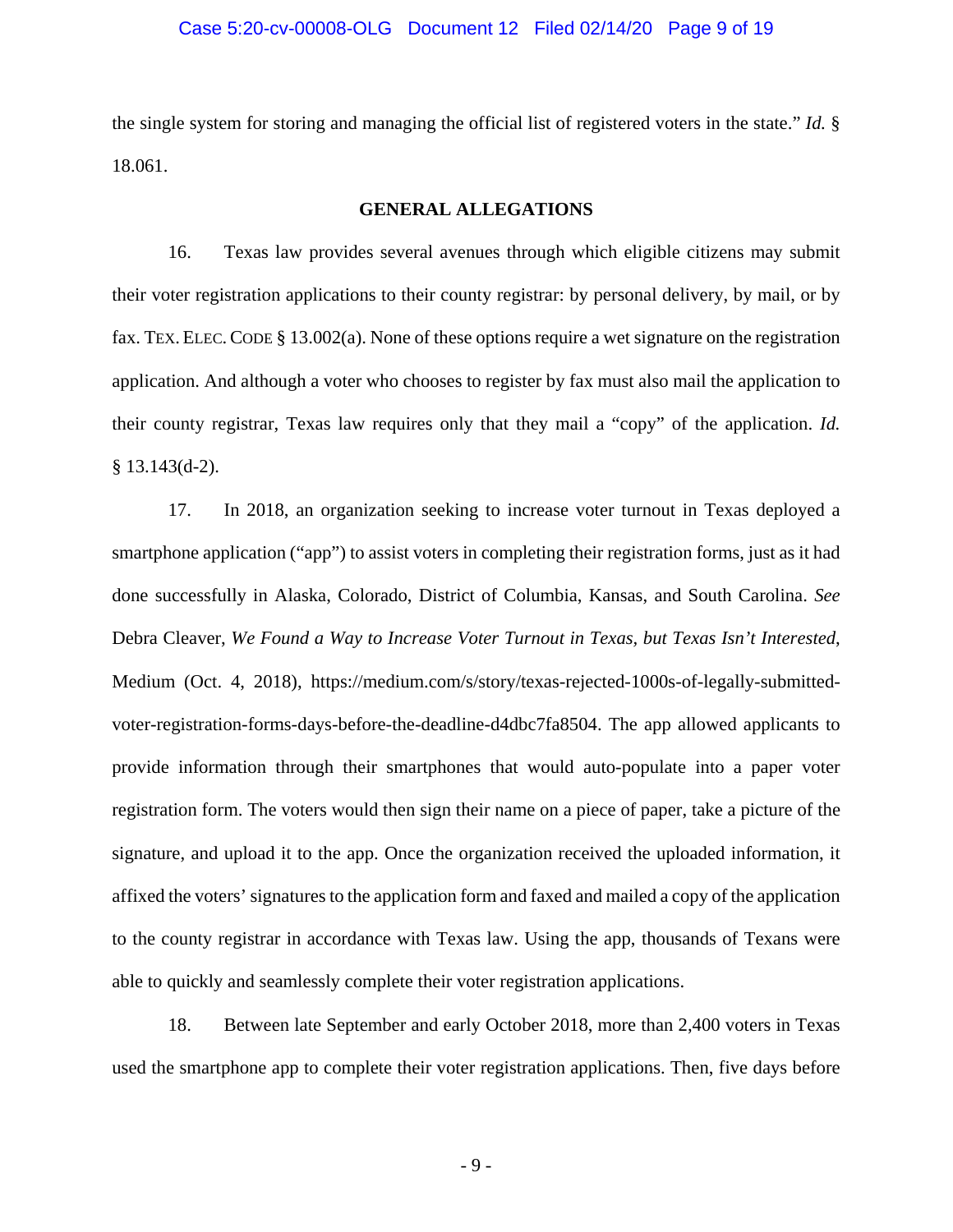#### Case 5:20-cv-00008-OLG Document 12 Filed 02/14/20 Page 10 of 19

the registration deadline, former Texas Secretary of State Rolando Pablos indicated that the 2,400 applications were invalid because, according to the Secretary, every registration requires an original, wet signature. Press Release, Texas Secretary of State, Secretary Pablos Reminds Texans To Exercise Caution When Registering To Vote (Oct. 4, 2018) (available at https://www.sos.texas.gov/about/newsreleases/2018/100418.shtml). And a spokesperson for the Secretary went as far as to declare the use of the smartphone app to submit voter registration applications "illegal." James Barragan, *Thousands of Texas voter registration applications filed using online tool could be invalid*, The Dallas Morning News (Oct. 4, 2018), https://www.dallasnews.com/news/politics/2018/10/04/thousands-of-texas-voter-registrationapplications-filed-using-online-tool-could-be-invalid/.

19. The Secretary's announcement created confusion among county voter registrars and voters who were forced to reconcile the inherent conflict between the registration laws and the new-found wet signature rule. For instance, the day after the Secretary announced the wet signature rule, Bruce Elfant, the Travis County registrar, said that he would process and accept registration applications without wet signatures despite the Secretary's announcement. According to Elfant's legal counsel, state law allows for copies of voter registration forms to be submitted without wet signatures. The next day, Elfant reversed course and claimed that between 400 and 500 applications submitted without a wet signature would be rejected. He also acknowledged that not all affected voters would be able to re-submit their applications and register before the deadline.

20. Other counties followed the Secretary's guidance, and it is anyone's guess how the county registrars determined whether an application complied with the wet signature rule. Neither Texas law nor the Secretary's interpretation sets forth any standards that would inform a registrar's signature analysis, and the Secretary has admitted that election officials are not expected to, and

 $-10-$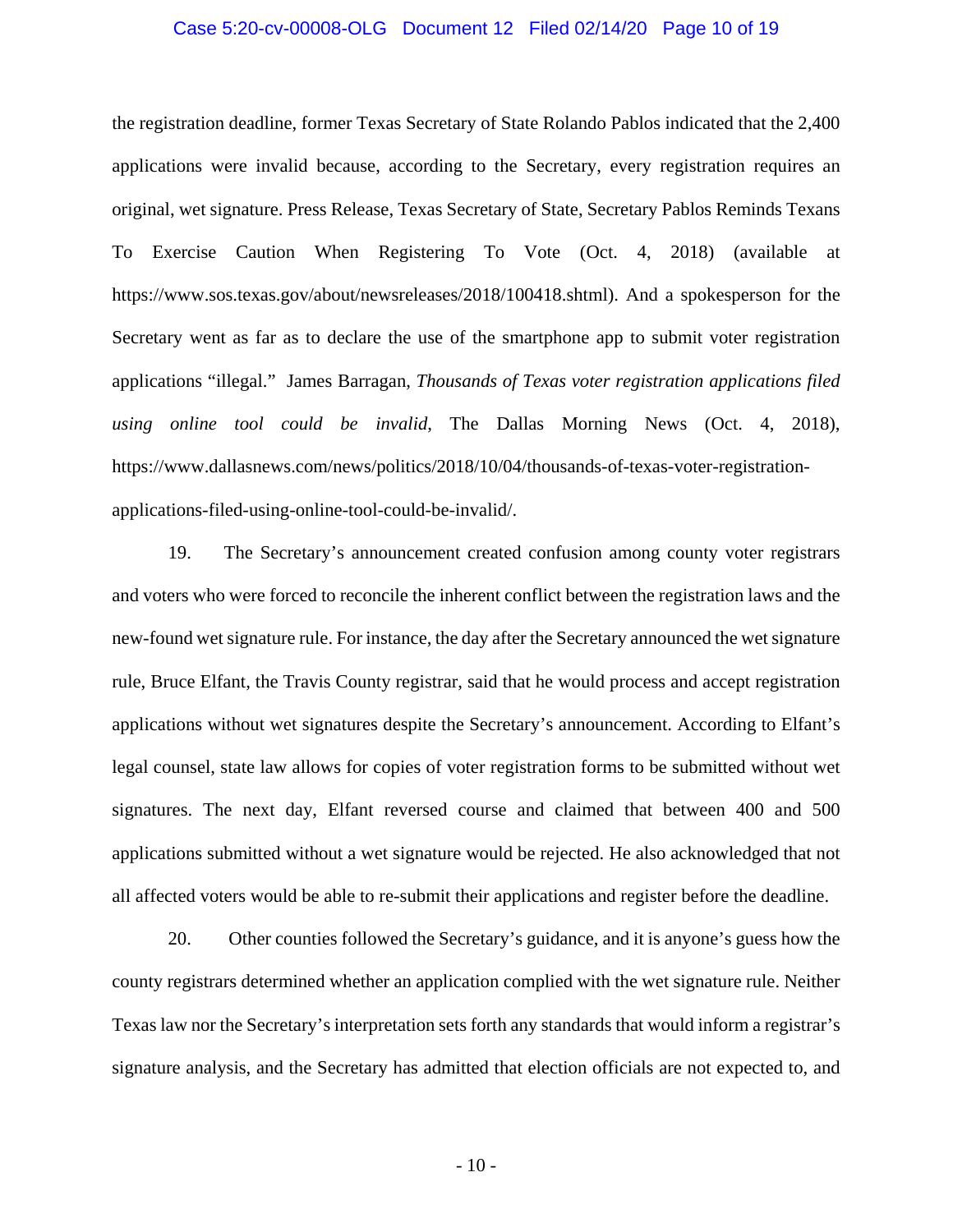#### Case 5:20-cv-00008-OLG Document 12 Filed 02/14/20 Page 11 of 19

typically do not, analyze or compare wet signatures. *Stringer v. Pablos*, 320 F. Supp. 3d 862, 874 (W.D. Tex. 2018), *rev'd and remanded sub nom. Stringer v. Whitley*, 942 F.3d 715 (5th Cir. 2019). Absent any guidelines for distinguishing between wet and imaged signatures, enforcement of the wet signature rule will be left entirely to election officials' unfettered discretion and will inevitably result in the arbitrary deprivation of the right to vote.

21. The Secretary's decision to impose this rule, moreover, is unsupported by existing state statutes governing voter registration, and it also contradicts well-established federal and state laws that recognize the validity of electronic or other non-ink signatures. For example, if a person completes a voter registration application at the Department of Public Safety (DPS), DPS must "inform the applicant that the applicant's electronic signature provided to the department will be used for submitting the applicant's voter registration application." TEX. ELEC. CODE § 20.066. The Texas Administrative Code also authorizes election officials to capture voters' signatures using electronic devices for Election Day signature rosters, 1 TEX. ADMIN. CODE § 81.58(a), and the Code specifically defines "electronic signature" as "a digitized image of a handwritten signature." *Id.* at § 81.58(b). The Texas Business & Commerce Code recognizes that a signature "may not be denied legal effect . . . solely because it is in electronic form" and expressly states that "[i]f a law requires a signature, an electronic signature satisfies the law." TEX. BUS. & COM. CODE § 322.007(a),(d).

22. In an ongoing lawsuit involving the State's voter registration procedures, a federal court has found that the Secretary has "no authority for the proposition that [applications must contain] a physical ink signature written on paper by hand" to comply with Texas election laws, and confirmed that "there is nothing in Texas law that precludes the use of electronic records and electronic signatures." *Pablos*, 320 F. Supp. 3d at 895-96. On the contrary, Texas law "permits

 $-11$  -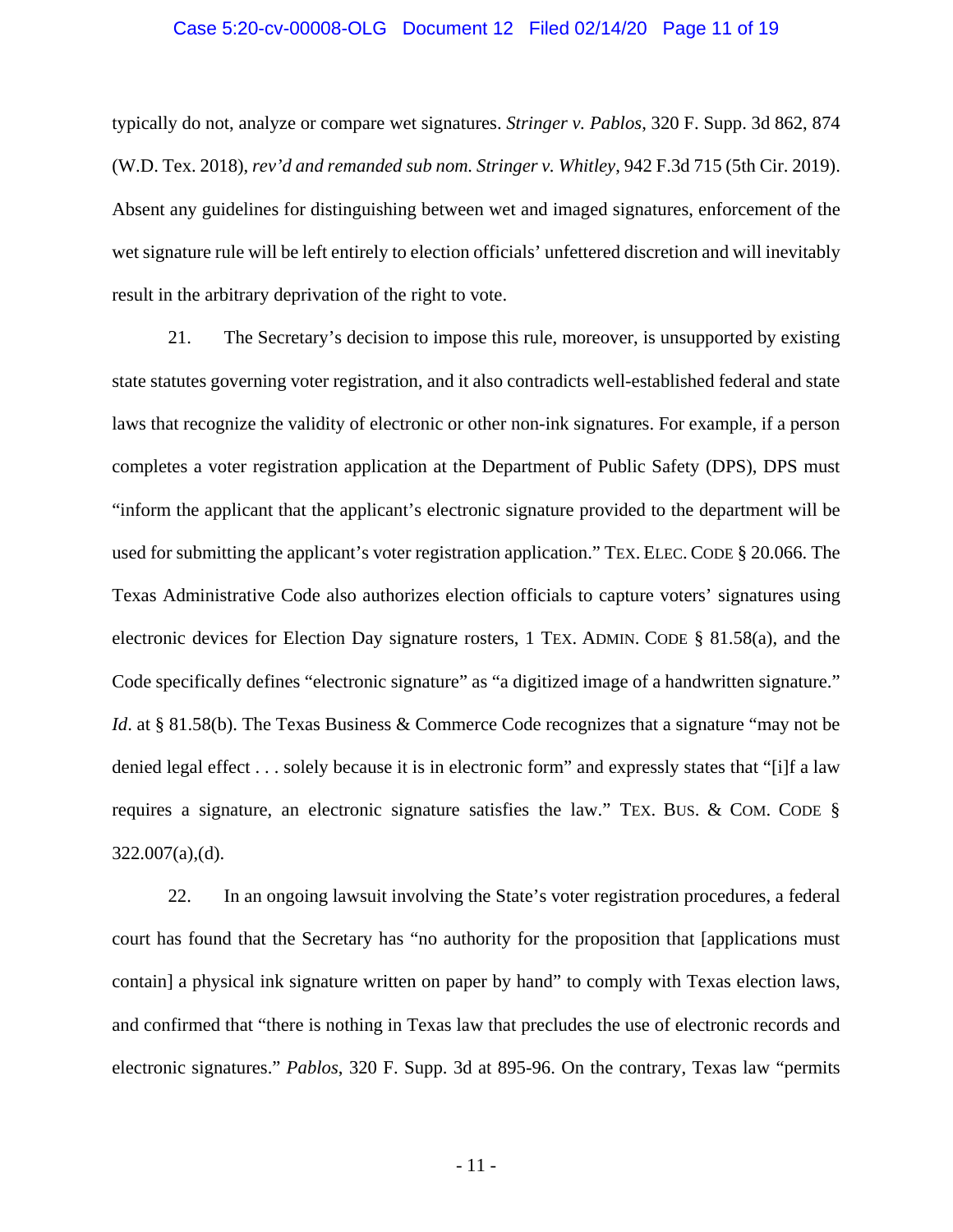#### Case 5:20-cv-00008-OLG Document 12 Filed 02/14/20 Page 12 of 19

[the Secretary] . . . to accept electronic records and electronic signatures," and "[t]here is no legal impediment to using electronic signatures." *Id.* at 896-97, 899. Furthermore, the Secretary has already acknowledged that "electronic signatures comply with signature requirements under" the Texas Election Code and has also admitted that the State does not use or rely on the signatures for any registration-related purpose. *Id*. at 873-74, 895, 899. Despite this, Texas's practices remain the same. Order Granting In Part Prelim. Inj. at 10 n.7, *Stringer v. Pablos*, No. SA-16-CV-257-OG (Jan. 30, 2020) (ECF No. 156).

23. The Secretary's wet signature rule is also inconsistent with Texas's election administration procedures, as the Texas Department of Public Safety (DPS) uses a system, similar to the smartphone app, that creates voter registration applications using electronically captured signatures. *Pablos*, 320 F. Supp. 3d at 874. When applicants interact with DPS—whether by applying or renewing a driver's license or changing their address—they complete the relevant DPS forms and sign an electronic keypad. The electronic keypad is just that: it is not a physical, paper form but is instead a separate electronic device with a space for an applicant to sign. DPS then captures and electronically stores the signatures entered into the keypad. For purposes of voter registration, DPS reviews its own forms and selects information relevant to voter registration and then combines this information with the electronically-stored signatures to create a separate voter registration application to be sent to the Secretary. DPS then electronically transmits the applicants' signatures with the necessary information to the Secretary to allow the Secretary to register the applicants to vote. *Id*. at 872-73*.* The applicants do not review or complete this voter registration application, nor do they ever physically sign the application form. *Id*. And DPS has acknowledged that the information it transmits to the Secretary includes only a "digital image" of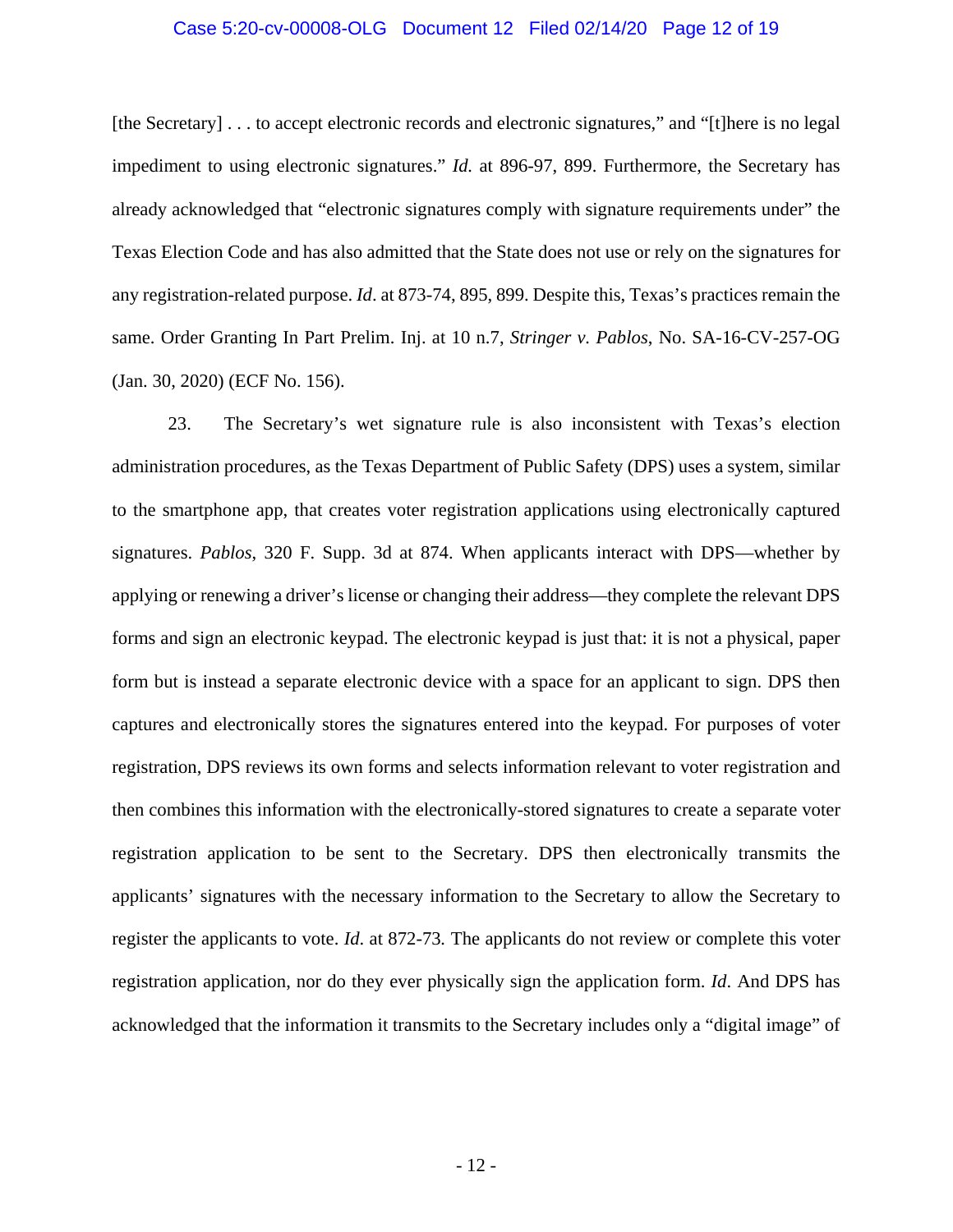### Case 5:20-cv-00008-OLG Document 12 Filed 02/14/20 Page 13 of 19

the applicant's signature taken from DPS forms. *Stringer v. Pablos*, No. 5:16-cv-00257-OLG, ECF 77-1 at 42, 120.

24. These practices highlight the unlawfulness and inconsistency of the Secretary's wet signature rule, which is compounded by the fact that there is no official guidance that would inform an election official's analysis of a voter registration application to distinguish between wet-ink and imaged signatures. *Pablos*, 320 F. Supp. 3d at 873.

25. In all, Texas election officials unlawfully rejected applications from eligible voters, many of whom were unable to re-submit their applications in time to vote. As the Secretary and county officials continue to enforce the wet signature rule, many more voters will be denied the opportunity to register. Plaintiffs, as a result, will be forced to continue to divert and expend additional resources toward their mission to increase voter registration and turnout, while curtailing the scope of direct assistance they can provide to Texans during the registration process, all of which hinders Plaintiffs' ability to accomplish their missions.

## **CLAIMS FOR RELIEF**

## **COUNT I Section 1971 of the Civil Rights Act of 1964 52 U.S.C. § 10101(a)(2)(B)**

26. Plaintiffs reallege and reincorporate by reference all prior paragraphs of this Complaint and the paragraphs in the counts below as though fully set forth herein.

27. Section 1971 of the Civil Rights Act of 1964, 52 U.S.C. § 10101(a)(2)(B), provides

that:

No person acting under color of law shall . . . deny the right of any individual to vote in any election because of an error or omission on any record or paper relating to any application, registration, or other act requisite to voting, if such error or omission is not material in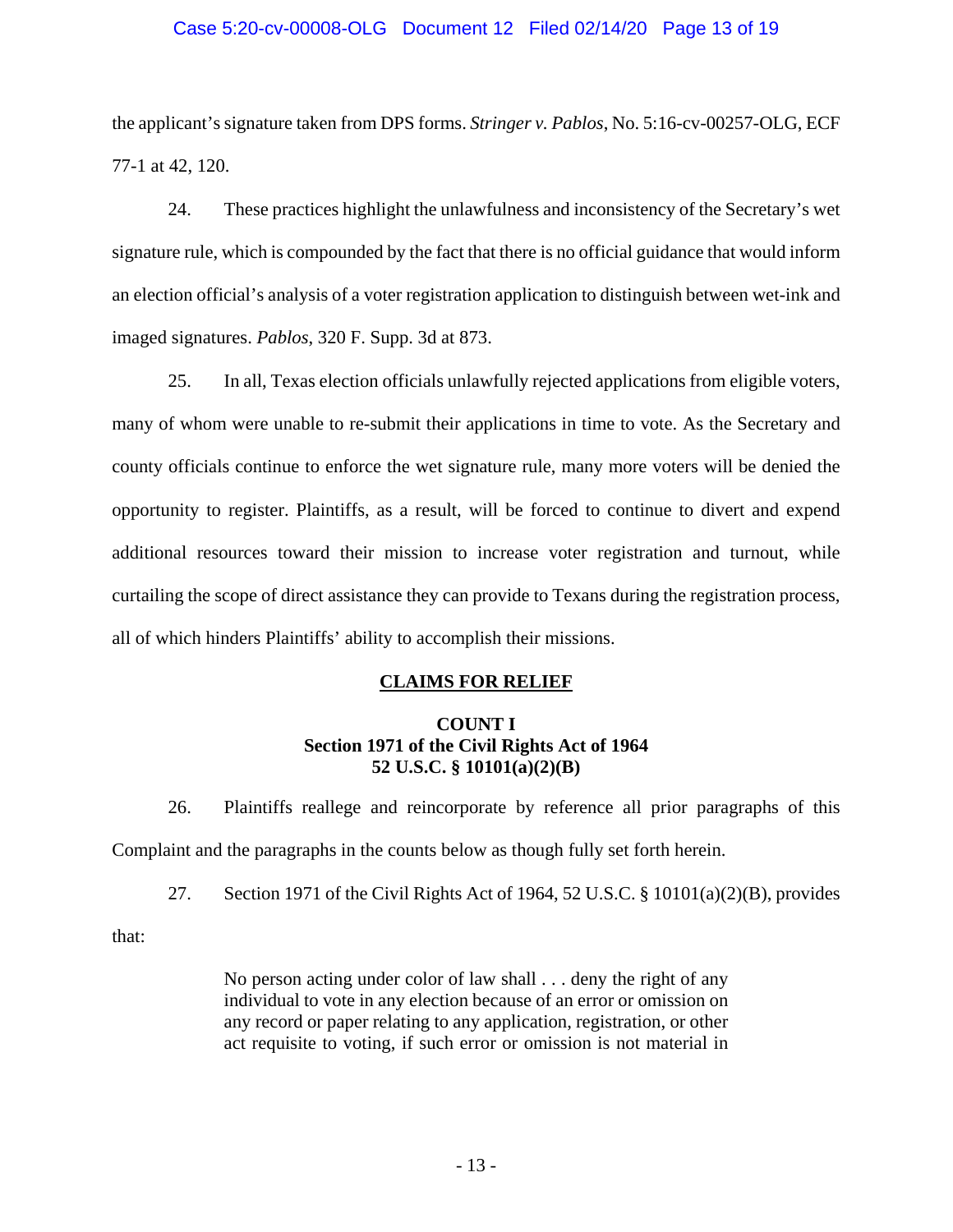#### Case 5:20-cv-00008-OLG Document 12 Filed 02/14/20 Page 14 of 19

determining whether such individual is qualified under State law to vote in such election

28. Texas's wet signature rule is immaterial to determining whether an elector is qualified to vote in Texas. In another lawsuit involving Texas's voter registration procedures, the Secretary admitted that election officials are not expected to analyze or compare wet signatures, and that "electronic signatures comply with signature requirements under the . . . Texas Election Code." *Pablos*, 320 F. Supp. 3d at 899. The Secretary has also admitted that the State does not use the wet ink signatures that appear on the applications for any voter registration purpose. *Id*. And Texas expressly permits election officials to collect electronic signatures for Election Day signature rosters. 1 TEX. ADMIN. CODE § 81.58.

29. As a result of the wet signature rule, election officials arbitrarily rejected, and will continue to reject, voter registration applications from otherwise eligible Texas electors, thereby denying these citizens their fundamental right to vote.

30. Based on the foregoing, Defendant, acting under color of state law, has deprived and will continue to deprive Texans, including Plaintiffs' members and constituents, of the rights secured to them by Section 1971 of the Civil Rights Act of 1964, 52 § 10101(a)(2)(B).

#### **COUNT II**

# **Equal Protection (arbitrary rejection of registration applications and disparate treatment) U.S. Const. Amend. XIV, 42 U.S.C. § 1983**

31. Plaintiffs reallege and reincorporate by reference all prior paragraphs of this Complaint and the paragraphs in the counts below as though fully set forth herein.

32. The wet signature rule imposes an unnecessary, ill-defined restriction on the registration process that subjects the right to vote of thousands of eligible Texans to arbitrary enforcement. Because election officials are not required or even expected to analyze applications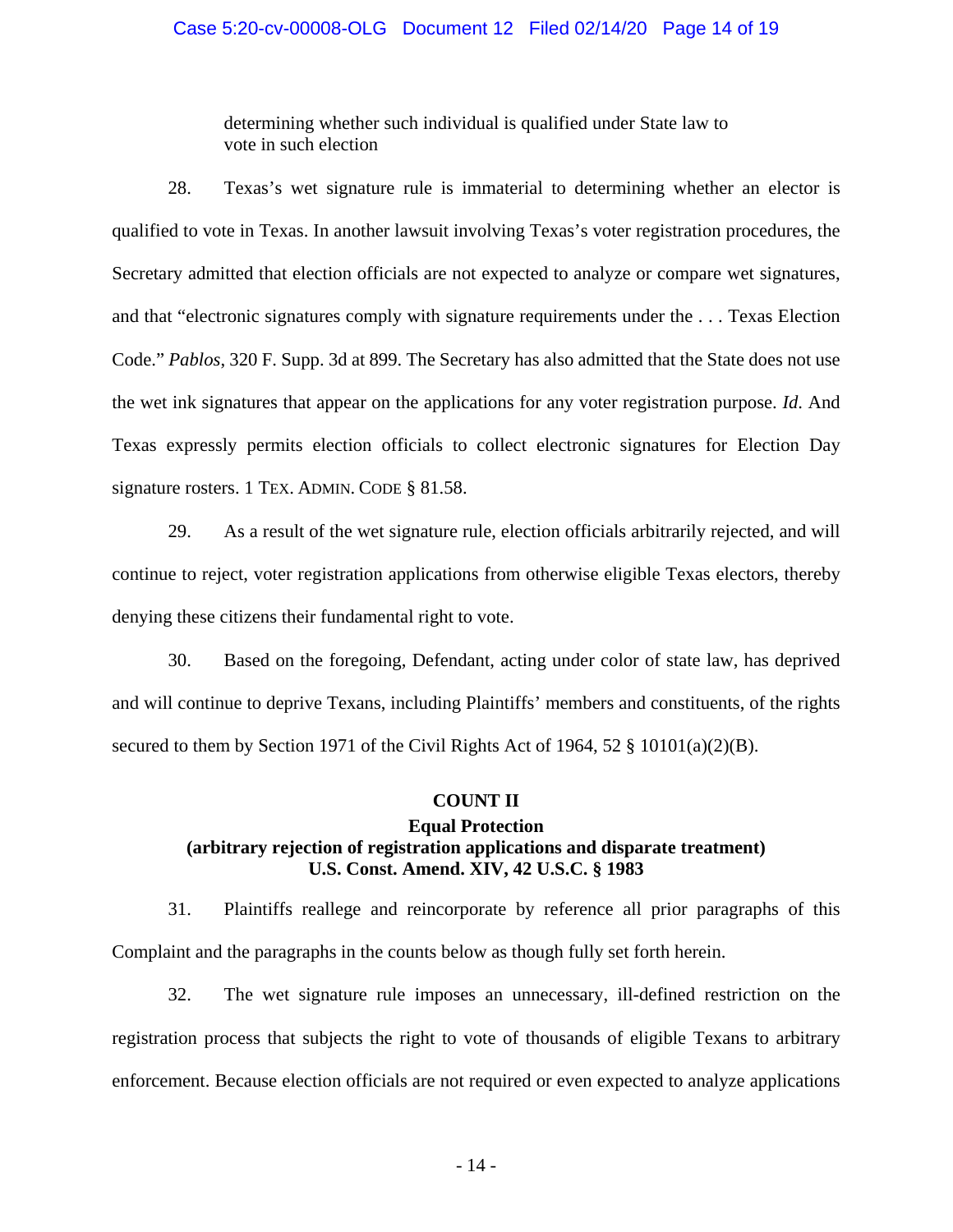#### Case 5:20-cv-00008-OLG Document 12 Filed 02/14/20 Page 15 of 19

for the purpose of distinguishing between wet-ink and imaged signatures, there are no guidelines that inform an election official's determination that a signature does not satisfy the wet-ink rule.

33. The Equal Protection Clause of the Fourteenth Amendment to the United States Constitution prohibits states from "deny[ing] to any person within its jurisdiction the equal protection of the laws." U.S. CONST. amend. XIV, § 1. This constitutional provision applies equally to "the manner of [the] exercise [of voting]," such that "once granted the right to vote on equal terms, the State may not, by later arbitrary and disparate treatment, value one person's vote over that of another." *Bush v. Gore*, 531 U.S. 98, 104-05 (2000).

34. The wet signature rule inevitably results in the arbitrary denial of voter registration applications, and by extension the right to vote, and subjects voters to differential treatment based upon the method by which they signed their applications. The continued enforcement of this rule directly harms Plaintiffs' mission to increase turnout and elect Democratic representatives and disenfranchises those among Plaintiffs' constituents whose applications are rejected for nothing more than the perceived absence of a wet-ink signature.

# **COUNT III Equal Protection (unconstitutional burden on the right to vote) U.S. Const. Amend. XIV, 42 U.S.C. § 1983**

35. Plaintiffs reallege and reincorporate by reference all prior paragraphs of this Complaint and the paragraphs in the counts below as though fully set forth herein.

36. Under the First Amendment and the Equal Protection Clause of the Fourteenth Amendment, a state cannot utilize election practices that unduly burden the right to vote. To determine whether a state law imposes an undue burden on the right to vote in violation of the Fourteenth Amendment, federal courts apply the *Anderson-Burdick* balancing test, which "weigh[s] 'the character and magnitude of the asserted injury to the rights . . . that the plaintiff seeks to vindicate' against 'the precise interests put forward by the State as justifications for the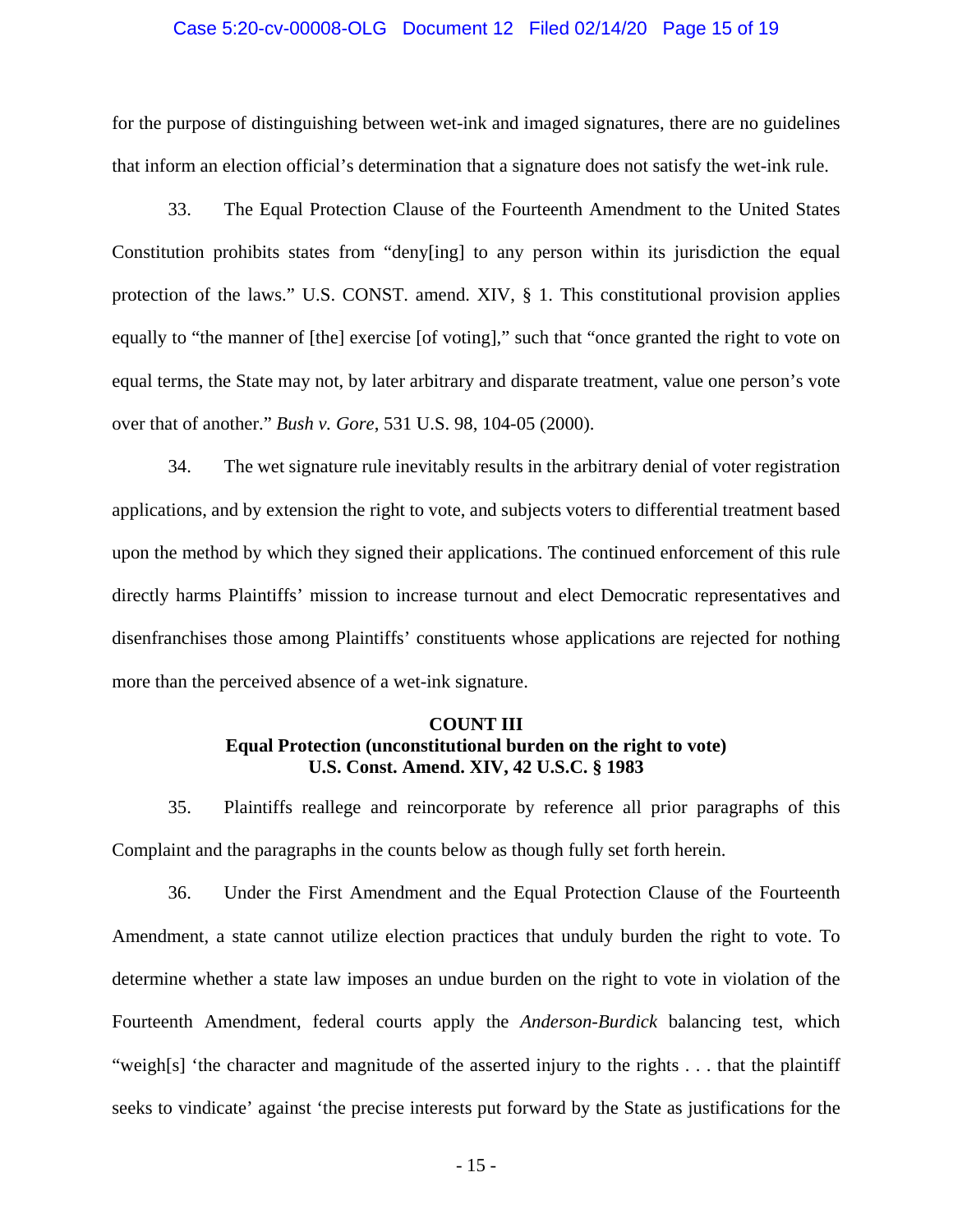#### Case 5:20-cv-00008-OLG Document 12 Filed 02/14/20 Page 16 of 19

burden imposed by its rule,' taking into consideration 'the extent to which those interests make it necessary to burden the plaintiff's rights.'" *Burdick v. Takushi*, 504 U.S. 428, 434 (1992) (quoting *Anderson v. Celebrezze*, 460 U.S. 780, 789 (1983)).

37. By interpreting Texas election laws to impose a wet signature rule, the Secretary's guidance to election officials imposes an undue burden on the right to vote by causing the rejection of voter registration applications from eligible voters, many of whom would not otherwise have the opportunity to register in time to exercise their right to vote in an upcoming election.

38. And to the extent that TEX. ELEC. CODE §§ 13.002(a) and 13.143 (d-2) impose a wet signature rule, these laws violate the First and Fourteenth Amendments by imposing undue burdens on the right to vote.

39. The wet signature rule, moreover, cannot be justified by any legitimate State interest. Indeed, the Western District of Texas recently acknowledged that Texas statutes recognize electronic signatures as legally binding. *Pablos*, 320 F. Supp. 3d at 895-96. And election officials are not expected to, and typically do not, analyze or compare signatures on voter registration applications. *See id*. at 874. The rejection of signatures that do not appear to have been entered by wet ink is therefore unrelated to any fraud prevention rationale, and simply results in the arbitrary rejection of valid applications from eligible voters.

40. Because the wet signature rule unduly burdens the rights of eligible voters to register and vote, and is not outweighed by any countervailing state interest, it violates the First and Fourteenth Amendments to the U.S. Constitution.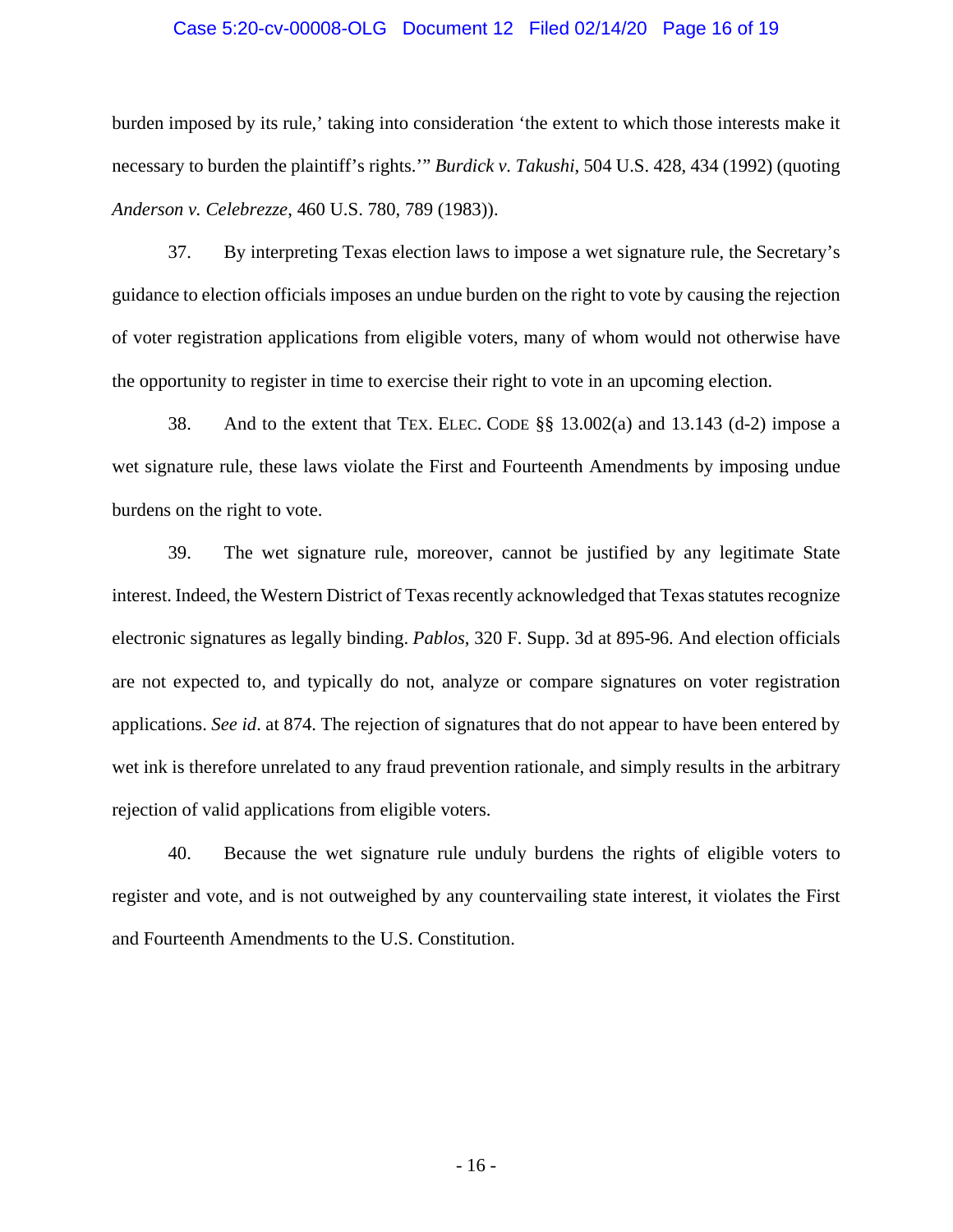### **COUNT IV Due Process Violation U.S. Const. Amend. XIV, 42 U.S.C. § 1983**

41. Plaintiffs reallege and reincorporate by reference all prior paragraphs of this Complaint and the paragraphs in the counts below as though fully set forth herein.

42. The Due Process clause of the Fourteenth Amendment "affords protection against the disenfranchisement of a state electorate in violation of state election law." *Duncan v. Poythress*, 657 F.2d 691, 708 (5th Cir. 1981); *see also Bonas v. Town of N. Smithfield*, 265 F.3d 69, 75 (1st Cir. 2001). The Constitution affords the states broad power to regulate the conduct of federal and state elections, but "the federal courts have not hesitated to interfere when state actions have jeopardized the integrity of the electoral process" because "an officially-sponsored election procedure . . . [is], in its basic aspect, . . . flawed." *Duncan*, 657 F.2d at 702-03.

43. The wet signature rule jeopardizes the integrity of the electoral process in Texas by denying Texans the right to register and vote in accordance with state law. Texas law allows voters to submit "copies" of their voter registration applications in lieu of the originals; the Secretary has admitted that it uses "previously imaged electronic signatures" from driver's license renewals and address changes for the purposes of voter registration; the State does not use the physical, wet-ink signatures on application forms for any voter registration purpose; and the Secretary has admitted that "electronic signatures comply with signature requirements under the . . . Texas Election Code." *Pablos*, 320 F. Supp. 3d at 899; *see also* TEX. ELEC. CODE §§ 13.002(a), 13.143(d-2).

44. Despite these admissions, and the absence of any language in the Texas Election Code that prohibits electronic or imaged signatures, the Secretary imposed a wet signature rule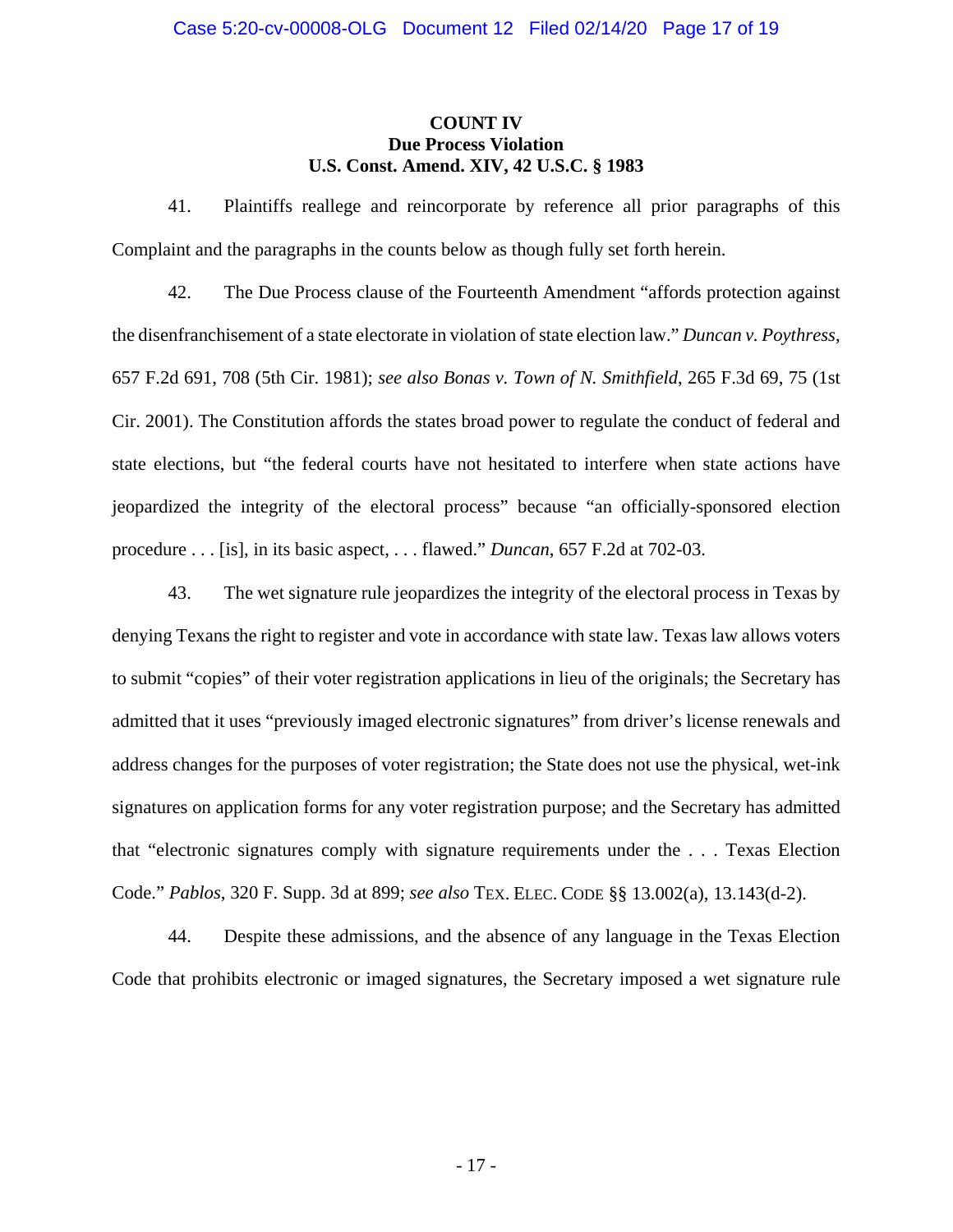#### Case 5:20-cv-00008-OLG Document 12 Filed 02/14/20 Page 18 of 19

that denied—and will continue to deny—qualified voters both the right to register as guaranteed to them under State law, and the right to vote.

#### **PRAYER FOR RELIEF**

WHEREFORE, Plaintiffs respectfully request that this Court enter judgment:

a) declaring that the wet signature rule violates section 1971 of the Civil Rights Act of 1964, 52 U.S.C. § 10101(a)(2)(B);

b) declaring that the wet signature rule violates the First and Fourteenth Amendments to the U.S. Constitution;

c) declaring that the wet signature requirement violates the Due Process Clause of the Fourteenth Amendment;

d) preliminarily and permanently enjoining the Secretary, her respective agents, officers, employees, and successors, and all persons acting in concert with each or any of them, including all county voter registrars, from implementing, enforcing, or giving any effect to the wet signature rule;

e) preliminarily and permanently enjoining Defendant from rejecting voter registration applications for lack of a wet-ink signature;

f) requiring Defendant to permit voters whose voter registration applications were previously rejected for lack of a wet signature to resubmit their applications;

g) awarding Plaintiffs their costs, disbursements, and reasonable attorneys' fees incurred in bringing this action pursuant to 42 U.S.C. § 1988 and other applicable laws;

h) granting such other and further relief as the Court deems just and proper.